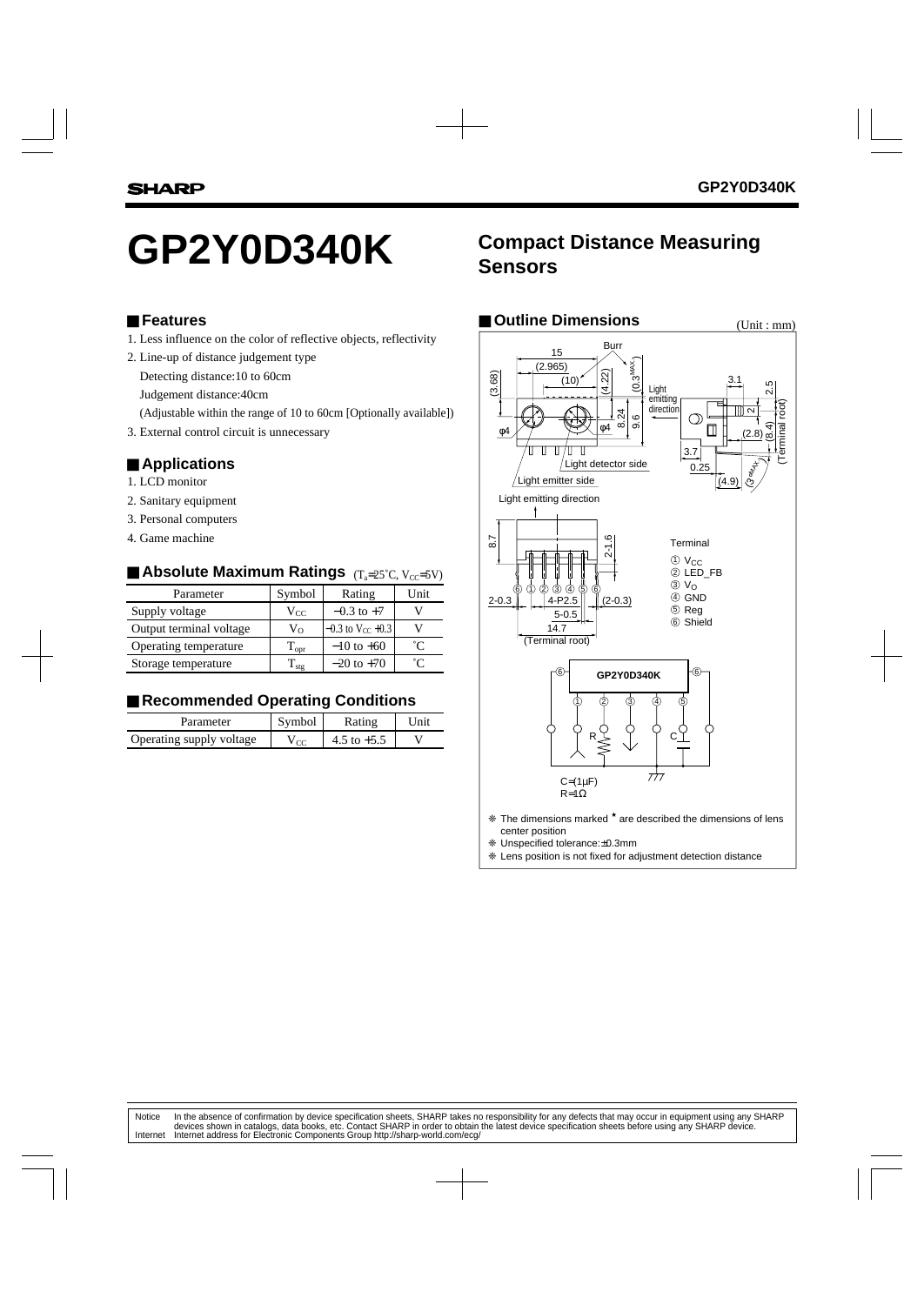## ■ Electro-optical Characteristics

| $\blacksquare$ Electro-optical Characteristics |          |                                      |               | $(T_a=25^{\circ}C, V_{CC}=5V)$ |      |      |
|------------------------------------------------|----------|--------------------------------------|---------------|--------------------------------|------|------|
| Parameter                                      | Symbol   | Conditions                           | MIN.          | TYP.                           | MAX. | Unit |
| Distance measuring range                       | AL.      | $*1 * 3$                             | 10            |                                | 60   | cm   |
| Output terminal voltage                        | $V_{OH}$ | Output voltage at High <sup>*1</sup> | $V_{cc}$ –0.3 |                                |      |      |
|                                                | $V_{OL}$ | Output voltage at Low <sup>*1</sup>  |               |                                | 0.6  |      |
| Distance characteristics of output             | $V_{O}$  | $*1 *4 *2$                           | 35            | 40                             | 45   | cm   |
| Average dissipation current                    | $1_{CC}$ | at $R_1=1\Omega$                     |               | 28                             | 35   | mA   |

Note) L : Distance to reflective object

\*1 Using reflective object : White paper (Made by Kodak Co. Ltd. gray cards R-27 ⋅ white face, reflective ratio;90%)

\*2 We ship the device after the following adjustment : Output switching distance L=40cm±5cm must be measured by the sensor

\*3 Distance measuring range of the optical sensor system

\*4 Output switching has a hysteresis width. The distance specified by Vo should be the one with which the output L switches to the output H

#### **Fig.1 Internal Block Diagram**



 $R_1=1\Omega$  (LED current TYP. 300mA)

#### **Fig.2 Timing Chart**

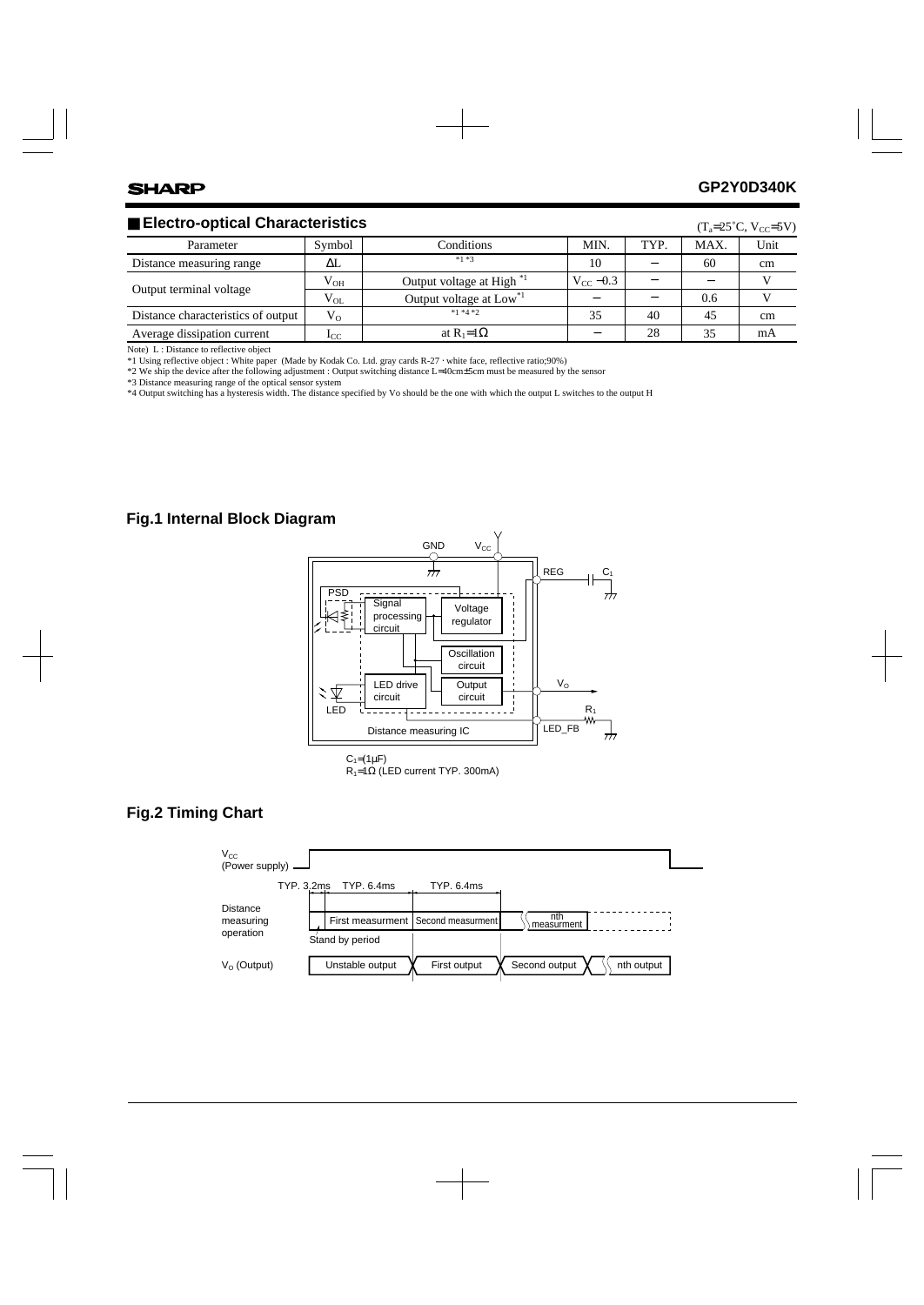# **Fig.3 Distance Characteristics**



Distance to reflective object L (cm)